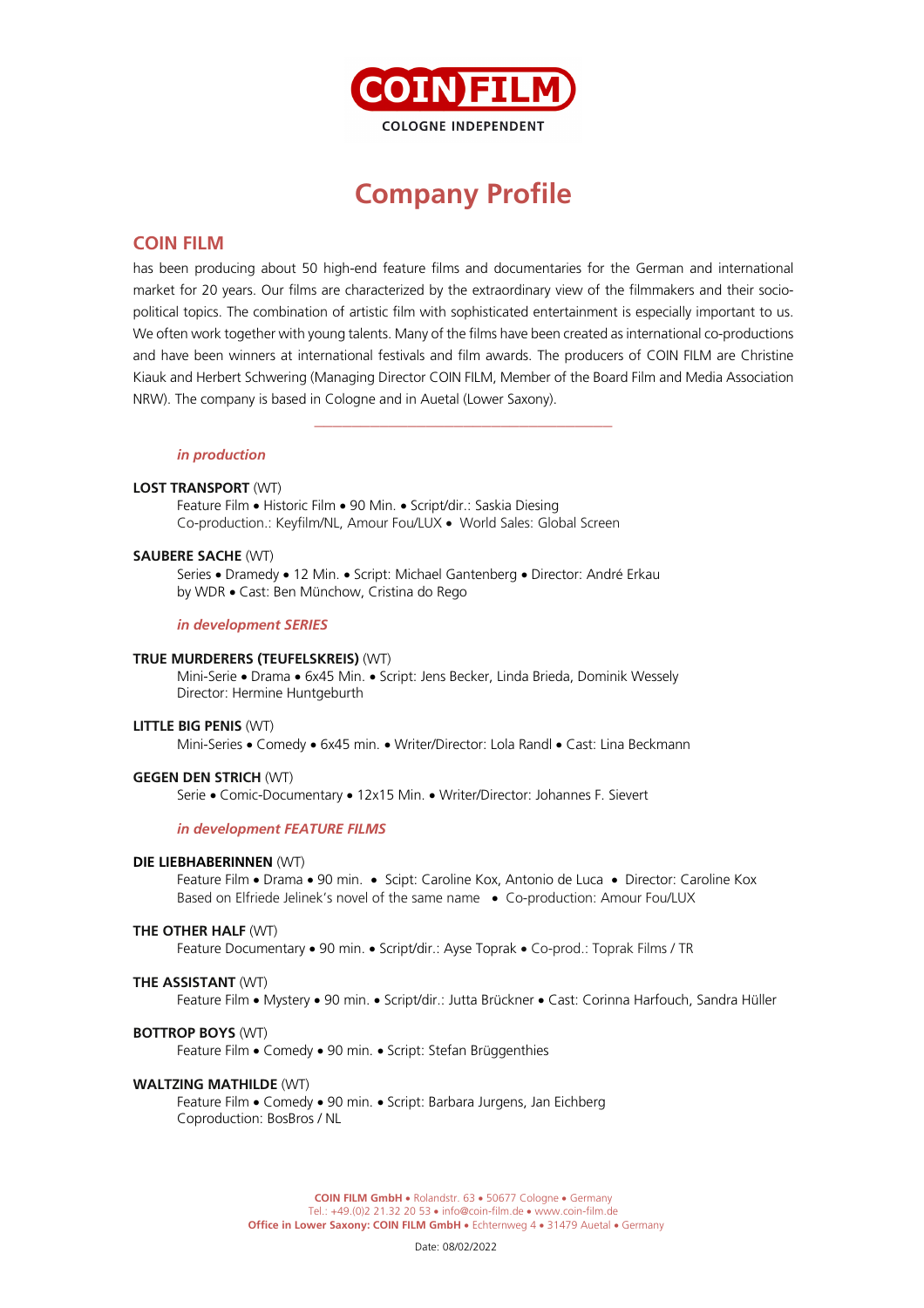

# **Awards** \_\_\_\_\_\_\_\_\_\_\_\_\_\_\_\_\_\_\_\_\_\_\_\_\_\_\_\_\_\_\_\_

# **BAGDAD IN MY SHADOW** • **Feature Film by SAMIR**

- 2020 55th Solothurner Filmtage / Prix du Public
- 2020 23rd Swiss Film Awards / Best Editor
- 2020 Best Screenplay and Best Film Nominee 23rd Swiss Film Awards
- 2019 24th Arabian Sights Film Festival Washington, DC / Audience Award

# **COBAIN** • **Feature Film by Nanouk Leopold**

- 2018 Netherlands FF Golden Calf / Best Music, Best Supporting Actor
- 2018 Crossing Europe Linz / Best Film Youth Jury
- 2018 Lecce European Film Festival 2018 / Best Screenplay

# **DO YOU SOMETIMES FEEL BURNED OUT AND EMPTY?** • **Feature Film by Lola Randl**

- 2018 Best Actress Award for Lina Beckmann
- 2018 Pre-Nominee German Film Prize

#### **MR GAY SYRIA** • **Documentary by Ayse Toprak**

- 2018 Festival Mix Milano / Best Documentary
- 2018 IFEMA Film Festival / Audience Award
- 2018 Boston's Wicked Queer FF / Best Documentary Jury Award
- 2018 Roze Filmdage Amsterdam / Best Documentary
- 2018 Zinegoak FF / Diversity and Human Rights Award
- 2017 Verzio IHRDFF / Special Mention for Human Rights Film
- 2017 Chéries Chéris Paris / Grand Prix
- 2017 Tirana IFF / Best European Documentary
- 2017 Sevilla FF / Ocana Award to Freedom
- 2017 Chicago IFF / Silver Hugo
- 2017 Sarajevo FF / Human Rights Award
- 2017 Lovers Film Festival Turin / Special Jury Mention

#### **THE INVENTION OF LOVE** • **Feature Film by Lola Randl**

- 2016 Nominee German Film Awards
- 2016 Nominee Grimme Awards
- 2016 Filmfestival Münster / Best Director

#### **THE SMALL AND THE WICKED** • **Feature Film by Markus Sehr**

2015 Nominee German Director's Prize

#### **IRAQI ODYSSEY** • **Documentary by Samir**

- 2015 Oscar Academy Awards / Swiss nomination for Best Foreign Language Film
- 2015 IFF Berlin / 3<sup>rd</sup> Place Public Award for Best Documentary
- 2014 Abu Dhabi / Best Asian Film

#### **NENA** • **Feature Film by Saskia Diesing**

- 2015 IFF Minneapolis St. Paul / Emerging Filmmaker Award
- 2015 IFF Berlin / Special Mention
- 2014 Nederlands FF / Best Director and Best Actress

#### **SUPERNOVA** • **Feature Film by Tamar van den Dop**

2014 8th IFF Xining / Grand Prix of International Cinema

#### **IT'S ALL SO QUIET** • **Feature Film by Nanouk Leopold**

2013 Netherlands FF - Golden Calf / Best Editor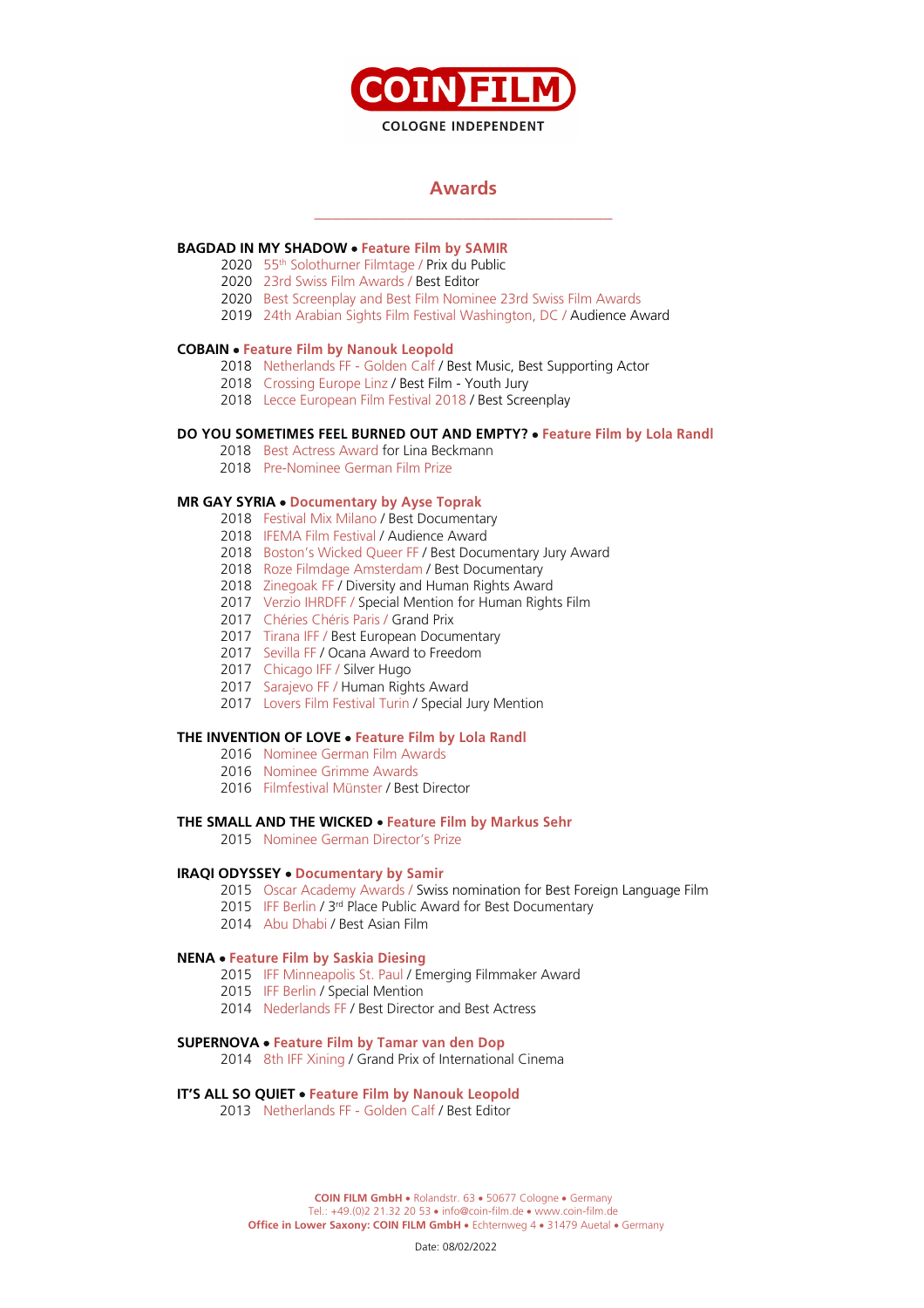

#### **BROWNIAN MOVEMENT** • **Feature Film by Nanouk Leopold**

- Netherlands FF Golden Calf / Best Director and Best Script
- Ludwigshafen FDDF / Best Actress

#### **MADE IN DEUTSCHLAND** • **Documentary by Hans-Erich Viet**

Filmfest Emden / DGB Prize

## **IL GIARDINO** • **Short Film by Michael Ester**

Rating: Highly Commended

Murnau Short Film Prize

#### **LOVE AND OTHER CRIMES** • **Feature Film by Stefan Arsenijevic**

- Silk Road IFF / Best Director
- IFF Tiflis / Best Film
- Serbian Film Prize IBIS
- Crossing Europe / Audience Award
- GoEast Festival / Best Director
- IFF Sofia / Best Director

#### **WHATZ UP?** • **Documentary by Bettina Braun**

- Grimme Award for the Trilogy
- German Child Welfare Award
- film+ Award / Best Documentary
- Cologne Conference / Phoenix Prize Best Documentary
- Turkish-German FF / Best Documentary
- Duisburger Filmwoche / Audience Award

#### **SARATAN** • **Feature Film by Ernest Abdyshaparov**

IFF Marrakesch / Etoile d'Or

#### **THE CROCODILES OF THE WANDAOGO FAMILY** • **Documentary by Britta Wandaogo**

- German Short Film Award / Special Award
- IFF Bolzano / Best Documentary

#### **DO FISH DO IT?** • **Feature Film by Almut Getto**

Rating: Highly Commended

- German Film Award / Best Script
- German Film Award / Sophie Rogall nomination as Best Leading Actress
- German Film Critics Award / Best Script
- Schwerin Film Festival / Audience Award
- 2002 Max Ophüls Prize / Best Director

#### **LOVE BLACK WHITE** • **Documentary by Britta Wandaogo**

- German Social Award
- Civis Media Award

#### **MILK AND HONEY FROM ROTFRONT** • **Documentary by Hans-Erich Viet**

German Film Prize / Nominee Best Documentary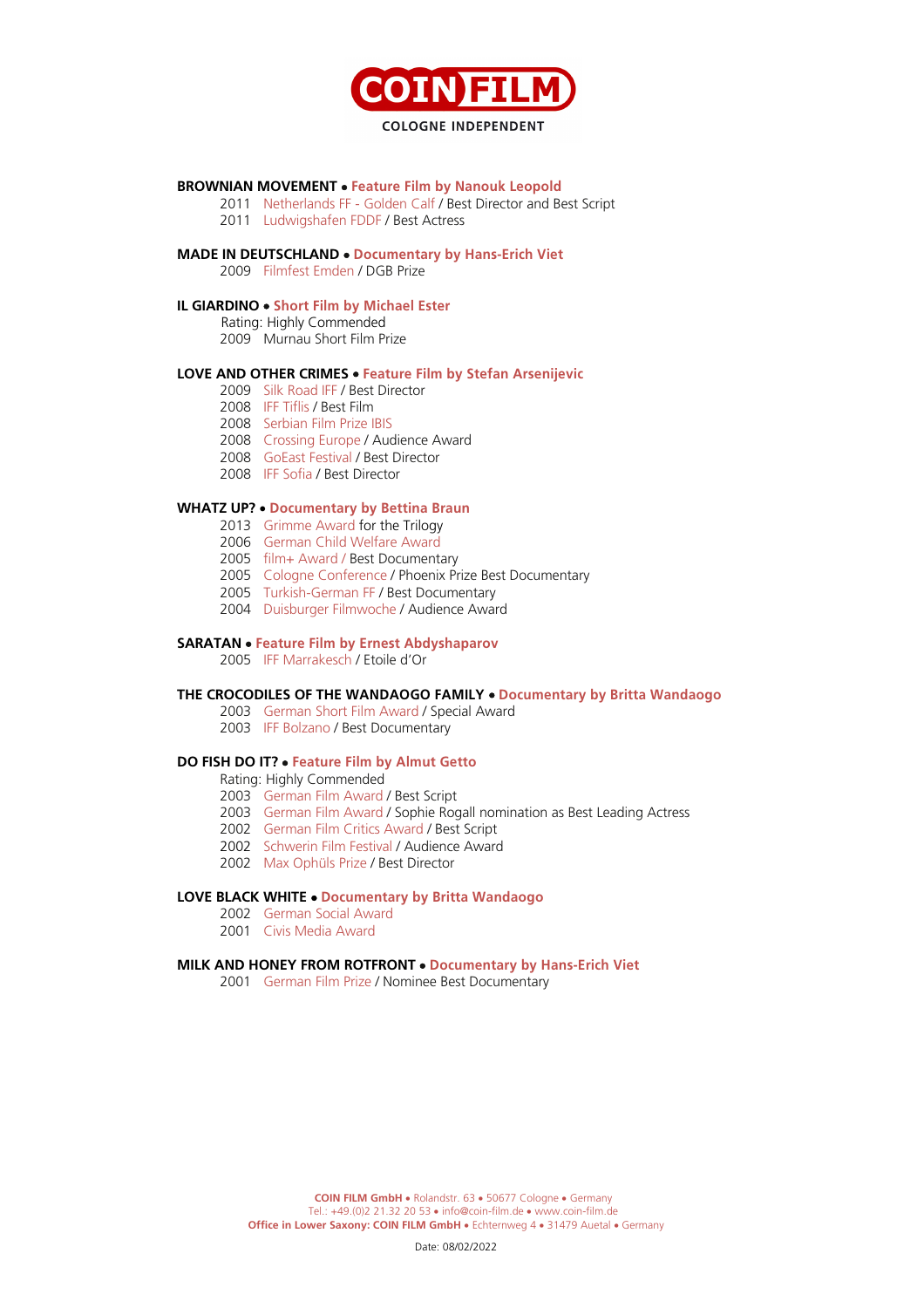

# **Filmography Feature Films** \_\_\_\_\_\_\_\_\_\_\_\_\_\_\_\_\_\_\_\_\_\_\_\_\_\_\_\_\_\_\_\_

#### **2021** • **MONTE VERITÀ**

Feature Film • Drama • 110 Min. • Script: K. Naraks • Director: Stefan Jäger • Co-produktion: Tellfilm/CH, KGP/A, Cast: Maresi Riegner, Hannah Herzsprung, Julia Jentsch, Max Hubacher, Joel Basman u.a.

## **2020** • **VATERSLAND**

D/BE Feature Film • Drama • 106 Min. • Script/dir.: Petra Seeger • Co-prod..: FilmForm Köln, Velvet Films/BE • German distribution: W-Film

#### **2019** • **BAGHDAD IN MY SHADOW**

CH/D/UK Feature Film • Drama • 104 Min. • Script: Samir, F. al Jamil • Director: Samir • Coproduction.: Dschoint Ventschr/CH, Ipso Facto/UK • German distribution: NFP • Sales: Global Screen • Festivals: IFF Locarno 2019 (Premiere), Hof IFF, Black Nights FF et al.

#### **2018** • **COBAIN**

Feature Film • Drama • 94 min. • Director: Nanouk Leopold • Script: Stienette Bosklopper • Coproduction: Circe Films/NL • Festivals: Berlinale 2018 (Premiere) • Distribution: W-Film • Sales: Beta Cinema

#### **2017** • **DO YOU SOMETIMES FEEL BURNED OUT AND EMPTY?**

D/NL Comedy • 93 min. • Writer/Director: Lola Randl Cast: Lina Beckmann, Charly Hübner, Benno Fürmann • Coproduction: Circe Films/NL • Distribution: Farbfilm • Festivals: IFF Munich 2017 (Premiere)

#### **2015** • **THE SMALL AND THE WICKED**

D Feature Film • 94 min. • Director: Markus Sehr • Script: Xao Seffcheque, Martin Ritzenhoff • Cast: Christoph Maria Herbst, Peter Kurth, Anneke Kim Sarnau et al. • Distribution: Movienet Film • Festivals: IFF Munich 2015 (Premiere)

#### **2014** • **NENA**

NL/D • Feature Film • 90 min. • Writer/Director: Saskia Diesing • Cast: Uwe Ochsenknecht, Abbey Hoes et al. • Coproduction: Keyfilm/NL • World Sales: Incred. Films • Festivals: Utrecht 2014 (Premiere), Berlinale 2015, Abbey Hoes / Shooting Star 2015

# **2014** • **THE ROBBERS**

LUX/D/BE • Feature Film • 81 min. • Script: E. Malabry, F. Hoffmann • Director: F. Hoffmann & P. Cruchten • Cast: Maximilian Schell et al. • Coproduction: Red Lion/LUX, Novak Prod/BE • Distribution: Farbfilm • Festivals: Opening film Max Ophüls Preis 2015 (Premiere)

#### **2014** • **SUPERNOVA**

NL/D/BE • Feature Film • 106 min. • Writer/Director: Tamar van den Dop • Cast: Tamar van den Dop, Bob Schwarze, Gaite Jansen • After the novel "Wir retten Leben" by Do van Ranst • Coproduction: Revolver/NL, Ijswater Films/NL, Epidemic Film/BE • World Sales: Wide Management • Festivals: Berlin/ Generation 2014 (Premiere), IFF Xining, Utrecht, et al.

#### **2013** • **THE INVENTION OF LOVE**

D/LUX Feature Film • 90 min. • Writer/Director: Lola Randl • Cast: Maria Kwiatkowsky, Sunnyi Melles, Mario Adorf, Samuel Finzi et al. • Coproduction: Red Lion/LUX • Distribution: NFP • Festivals: Munich 2013 (Premiere), Zürich, Oldenburg, Münster, LOLA@Berlinale

#### **2013** • **IT'S ALL SO QUIET**

NL/D Feature Film • 90 min. • Writer/Director: Nanouk Leopold • Cast: Jeroen Willems et al. • nach dem gleichnamigen Roman by Gerbrand Bakker • Coproduction: Circe Films/NL, Isabella Films/NL • Distribution: Edition Salzgeber • World Sales: Films Distribution • Festivals: Berlinale/Panorama 2013 (Premiere) et al.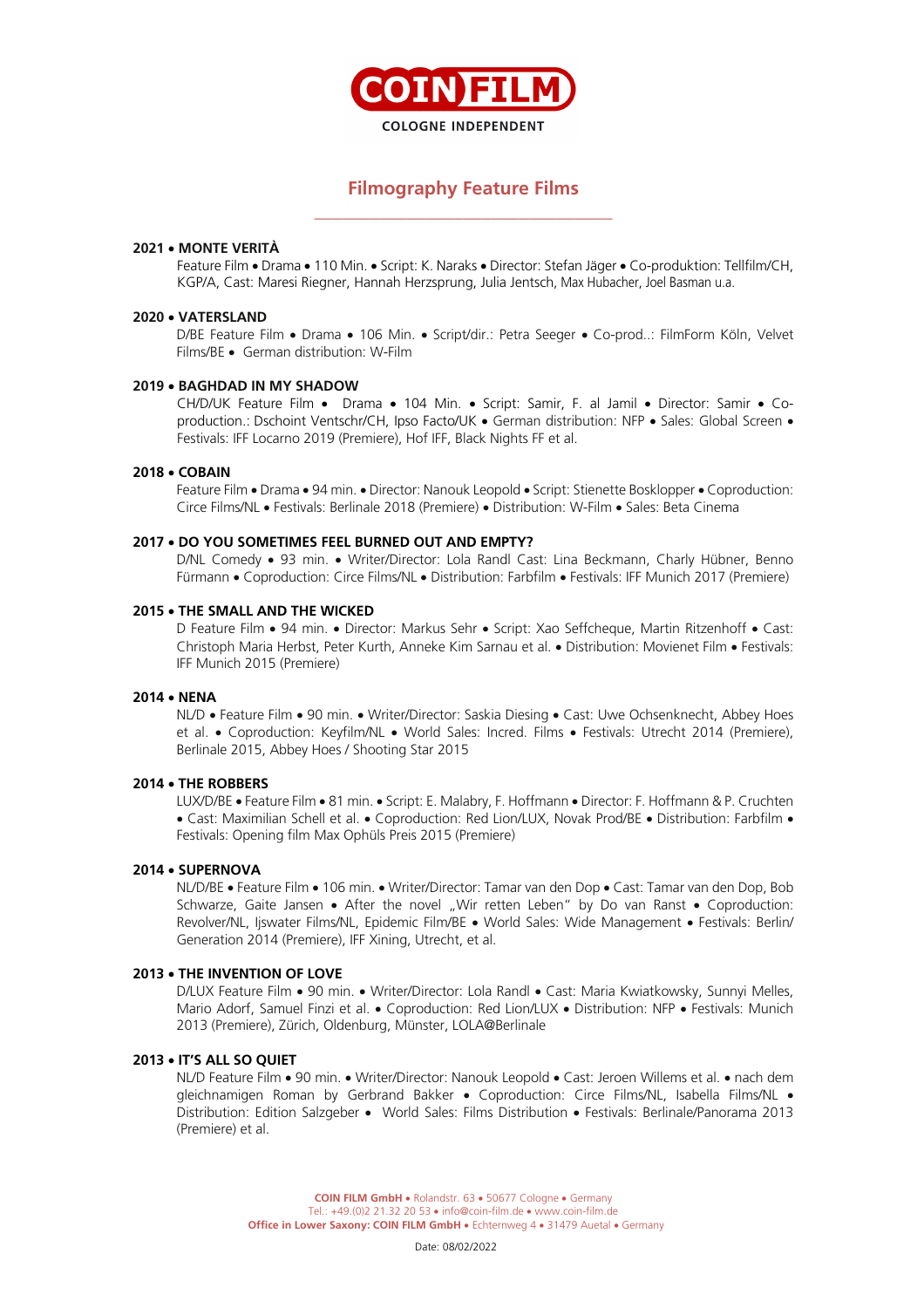

#### **2012** • **THE RHINO AND THE DRAGONFLY**

D Feature Film • 80 min. Script: Lola Randl/ Philipp Pfeiffer • Director: Lola Randl • Cast: Mario Adorf, Fritzi Haberlandt et al. • Distribution: NFP • Festivals: IFF Munich 2012 (Premiere), Zürich et al.

#### **2010** • **BROWNIAN MOVEMENT**

NL/D/BE Feature Film • 96 min. • Writer/Director: Nanouk Leopold • Cast: Sandra Hüller et al. • Coproduction: Circe Films/NL, Serendipity Film/BE • Distribution: Filmlichter • World Sales: Films Distribution • Festivals: IFF Toronto 2010 (Premiere), Berlin/Forum, Crossing Europe Linz

#### **2008** • **IL GIARDINO**

D Short Film • 11 min. • Script: Thorsten Wacker • Director: Michael Ester • Cast: Dirk Back et al. • Prädikat: besonders wertvoll • Festivals: Lünen 2008 (Premiere) Short Cuts Cologne, Max-Ophüls Preis

#### **2008** • **TOKYO!**

F/D Feature Film • 100 min. • Writer/Director: Michel Gondry, Leos Carax, Bong Joon-Ho • World Sales: Wild Bunch • Festivals: Cannes/Un Certain Regard 2008 (Premiere) et al.

#### **2008** • **LOVE AND OTHER CRIMES**

D/SRB/A/SLO Feature Film • 105 min. • Writer/Director: Stefan Arsenijevic • Cast: Anica Dobra et al. • Coproduction: Art&Popcorn, KPG, Studio Arkadena • Distribution: Alpha Medienkontor • World Sales: Matchfactory • Festivals: Berlinale/Panorama 2008 (Premiere) et al.

#### **2008** • **DAYS IN-BETWEEN**

D Feature Film • 104 min. • Writer/Director: Lola Randl • Cast: Sylvana Krappatsch, André Jung, Samuel Finzi et al. • Distribution: Filmlichter • World Sales: Media Luna • Festivals: Berlinale/Perspektive 2008 (Premiere), Sofia, Karlovy Vary

## **2005** • **LOST AND FOUND**

D/BIH/BG/EST/RO//SRB/U Feature Film • 99 min. • Writer/Director: S. Arsenijevic, N. Koseva, M. Laas, K. Mundruczó, C. Mungiu, J. Zbanich • Distribution: Kurzfilmagentur • World Sales: Bavaria Int. • Festivals: Berlinale/Forum 2005 (Premiere), Belgrad, Sofia, Pusan, Linz, Karlovy Vary, Sarajevo, Edinburgh, Umea, Rio de Janiero, Warschau, Taipeh

#### **2005** • **CRASH TEST DUMMIES**

A/D Feature Film • 93 min. • Writer/Director: Jörg Kalt • Coproduction: Amour Fou/Wien • Distribution: MFA • World Sales: Autlook/Wien • Festivals: Forum/Berlinale 2005 (Premiere). Diagonale/Graz (Eröff.), Durban, Karlovy Vary, Warschau, Marrakesch et al.

#### **2005** • **SARATAN**

D/KS Feature Film • 84 min. • Writer/Director: Ernest Abdyschaparov • Coproduction: Kyrgyzfilm Studio, Viet-Filmprod. • Festivals: Berlin/Panorama 2005 (Premiere), Emden, Festroia, Karlovy Vary, Pusan, Warschau, Haifa, Rio de Janeiro, Almaty, Sao Paolo, Marrakesch et al.

#### **2002** • **DO FISH DO IT?**

D Feature Film • 103 min. • Writer/Director: Almut Getto • Cast: Timo Mewes, Sophie Rogall et al. • Rating: Highly Commended • Sales: mdc Int. • Festivals: Saarbrücken 2002 (Premiere), Berlin, Schwerin, Karlovy Vary, Umea, Kairo, Ljubljna, Oulo et al.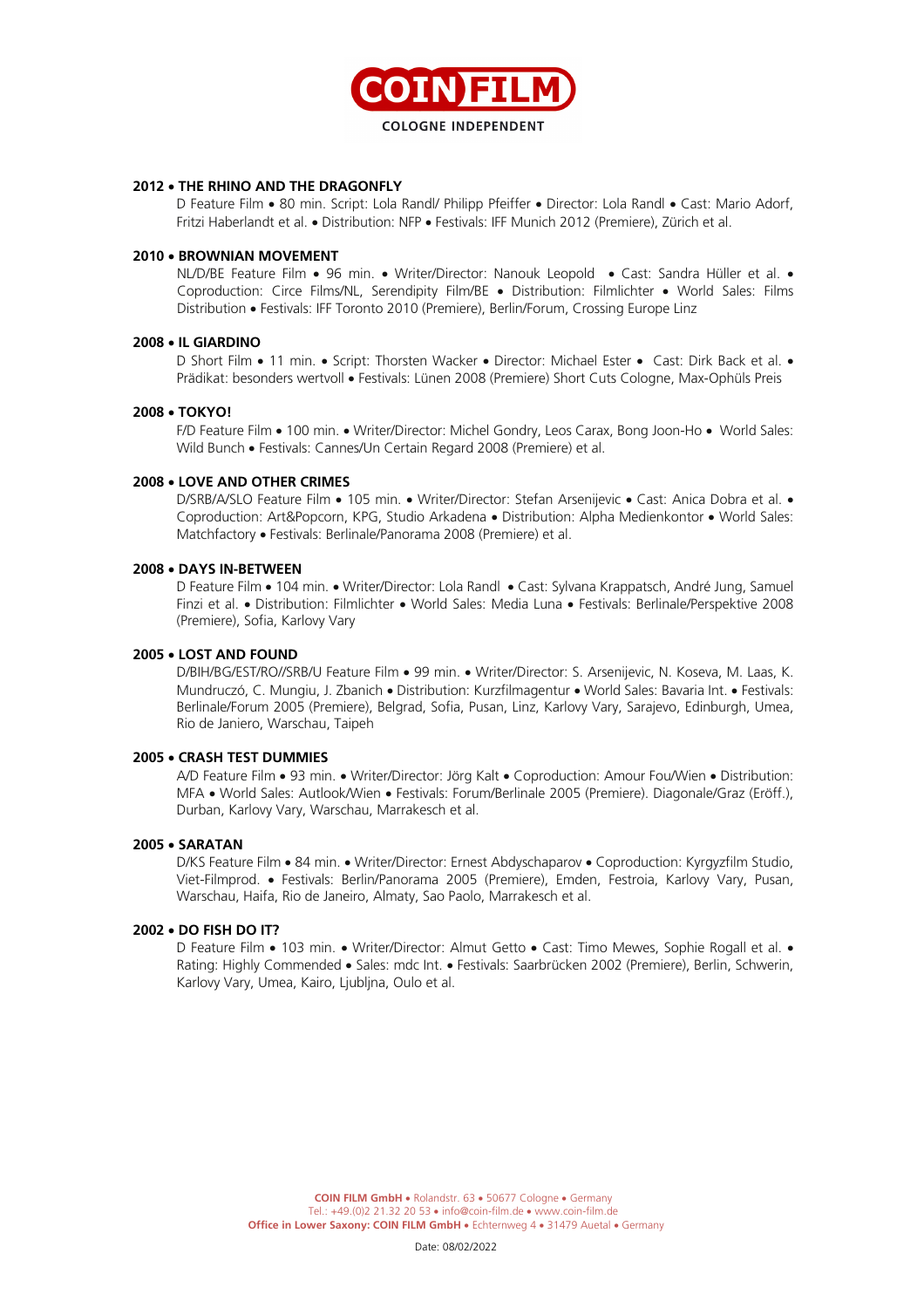

# **Filmography Documentaries** \_\_\_\_\_\_\_\_\_\_\_\_\_\_\_\_\_\_\_\_\_\_\_\_\_\_\_\_\_\_\_\_\_\_\_\_\_\_\_\_\_

#### **2020** • **IN THE MAELSTROM OF WAR – THE STORY OF A GERMAN FAMILY**

Feature documentary • 119 Min. • Script/dir: Christoph Boekel • Co-prod.: Baumfilm

#### **2019** • **IT COULD HAVE BEEN WORSE – MARIO ADORF**

D Feature documentary about Mario Adorf • 98 min. • Writer/Director: Dominik Wessely • with: Senta Berger, M.v.Trotta et al. • Festivals: Berlinale 2019 (Premiere) • Distri.: NFP • World Sales: Magnetfilm

#### **2017** • **MR. GAY SYRIA**

D/F/TR Feature length documentary • 94 min. • Writer/Director: Ayse Toprak • Coproduction: Les Films de Antoine/F, Toprak Films/TR • Distribution: COIN FILM • Festivals: Sheffield 2017 (Prem.), Sarajevo FF etc.

#### **2015** • **THE BARBER AND THE BOMB**

D Feature documentary • 90 min. • Director: Andreas Maus • Script: Maik Baumgärtner, Andreas Maus • Distr.: Real Fiction • Festivals: Leipzig 2015 (Premiere), Saarbrücken, Linz

#### **2014** • **IRAQI ODYSSEY**

CH/D Feature length documentary • 162 min. • Writer/Director: Samir • Coproduction: Dschoint Ventschr/CH • Festivals: Toronto International FF 2014 (Premiere), Zürich, Abu Dhabi, Solothurn, Berlinale/Panorama 2015

#### **2013** • **WHERE THE COLD WIND BLOWS**

D Feature length documentary • 80 min. • Writer/Director: Janina Jung • Coproduction: KHM • Festivals: DOK Leipzig 2013 (Premiere)

#### **2009** • **MADE IN DEUTSCHLAND**

D Feature length documentary • 103 min. • Writer/Director: Hans-Erich Viet • Koprod.: Viet-Filmproduktion • Festivals: Munich 2009 (Premiere), Emden, Haugesund et al.

#### **2007** • **LOST IN LIBERIA**

D/CH Feature length documentary • 90 min. • Writer/Director: Luzia Schmid • Coproduction: Dschoint Ventschr, Zürich • World Sales: Accent Films/Montreux • Festivals: Nyon 2007 (Premiere), Wellington, Solothurn et al.

#### **2006** • **CONSPIRATORS**

D Feature length documentary • 80 min. • Writer/Director: Paul Meyer • Festivals: Kassel 2006 (Premiere), Warschau, Krakau et al.

#### **2005** • **DID YOU EVER FALL IN LOVE WITH ME?**

D/AT Feature length documentary • 89 min. • Writer/Director: Douglas Wolfsperger • Vorlage: Michael Lentz • Rating: Highly Commended • Coproduction: Epo-Film/Wien • Distribution: GMfilms/Berlin • Festivals: Locarno 2005 (Premiere), Biberach, Lünen et al.

#### **2004** • **WHATZ UP?**

D Feature length documentary • 80 min. • Writer/Director: Bettina Braun • for ZDF/Das kleine Fernsehspiel • Distribution: COIN FILM/real fiction • Festivals: Duisburg 2004 (Premiere/opening film), Berlinale, Nürnberg, Cologne Confer., Emden, Sheffield, Kassel

#### **2003** • **THE CROCODILES OF THE WANDAOGO FAMILY**

D Feature length documentary • 61 min. • Writer/Director: Britta Wandaogo • Festivals: Femme totale 2003 (Premiere), Bozen, Kassel, Münster.

# **2000** • **MILK AND HONEY FROM ROTFRONT**

D Feature length documentary • 116 min. • sw • Writer/Director: Hans-Erich Viet • Coproduction: Schwering-Viet Film • Distribution: Basis Film • Festivals: Berlin 2001 (Prem.), Munich, St. Petersbg. et al.